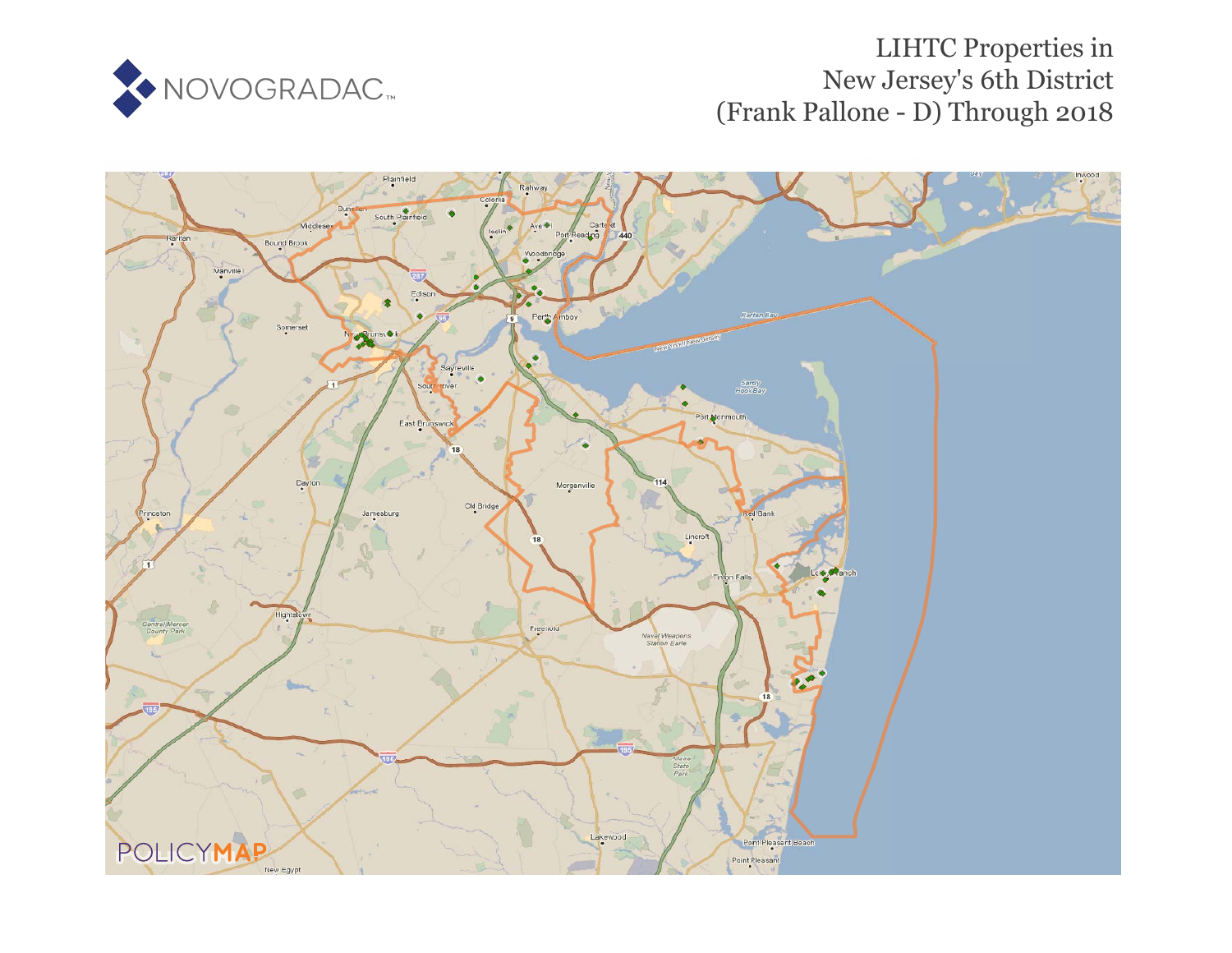| <b>Project Name</b>                               | <b>Address</b>                          | City                          | <b>State</b> | <b>Zip Code</b> | Nonprofit<br><b>Sponsor</b> | <b>Allocation</b><br><b>Year</b> | <b>Annual</b><br><b>Allocated</b><br><b>Amount</b> | <b>Year PIS</b>      | <b>Construction Type</b>  | <b>Total</b><br><b>Units</b> | Low<br>Income<br><b>Units</b> | <b>Rent or</b><br><b>Income</b><br><b>Ceiling</b> | <b>Credit %</b>                      | <b>Tax-Exempt</b><br><b>Bond</b> | HUD Multi-Family<br>Financing/<br><b>Rental Assistance</b> |
|---------------------------------------------------|-----------------------------------------|-------------------------------|--------------|-----------------|-----------------------------|----------------------------------|----------------------------------------------------|----------------------|---------------------------|------------------------------|-------------------------------|---------------------------------------------------|--------------------------------------|----------------------------------|------------------------------------------------------------|
| <b>WOODROW WILSON</b><br><b>HOME PHASE III</b>    | 11 WARDELL PL LONG BRANCH               |                               | NJ           |                 |                             | 2013                             | \$0                                                | Insufficient<br>Data | Not Indicated             | 51                           | $\bf{0}$                      |                                                   | Not<br>Indicated                     |                                  |                                                            |
| CAMP KILMER PHASE A                               | 111 TRUMAN<br>DRIVE                     | <b>EDISON</b>                 | NJ           | 8817            |                             | Insufficient<br>Data             | \$1,407,758                                        | Insufficient<br>Data | <b>New Construction</b>   | 85                           | 85                            | 60% AMGI                                          | Not<br>Indicated                     |                                  |                                                            |
| <b>CEDAR MEADOWS</b>                              | 1462 RAHWAY<br><b>AVENUE</b>            | <b>WOODBRIDGE</b>             | NJ           | 7095            |                             | Insufficient<br>Data             | $\$0$                                              | Insufficient<br>Data | New Construction          | 100                          | 100                           | 60% AMGI                                          | Not<br>Indicated                     |                                  |                                                            |
| <b>GLASSWORKS AT</b><br><b>ABERDEEN</b>           | <b>AVENUE</b>                           | 145 CLIFFWOOD ABERDEEN TWP    | NJ           | 7721            |                             | Insufficient<br>Data             | \$848,496                                          | Insufficient<br>Data | New Construction          | 110                          | 110                           | 60% AMGI                                          | Not<br>Indicated                     |                                  |                                                            |
| <b>JACOBS LANDING</b><br><b>PHASE II</b>          | 1-6 BUNNS LANE WOODBRIDGE               |                               | NJ           | 7095            |                             | Insufficient<br>Data             | \$1,290,265                                        | Insufficient<br>Data | <b>New Construction</b>   | 60                           | 60                            | 60% AMGI                                          | Not<br>Indicated                     |                                  |                                                            |
| <b>KEANSBURG</b>                                  | $250\mbox{-}252$ BEACHWAY AVE KEANSBURG |                               | NJ           | 7734            |                             | Insufficient<br>Data             | \$1,018,911                                        | Insufficient<br>Data | <b>New Construction</b>   | 186                          | 100                           | 60% AMGI                                          | Not<br>Indicated                     |                                  |                                                            |
| NEW BRUNSWICK PAC                                 |                                         | 9 LIVINGSTON NEW BRUNSWICK NJ |              | 8901            |                             | Insufficient<br>Data             | \$0                                                | Insufficient<br>Data | <b>New Construction</b>   | 207                          | 42                            | 50% AMGI                                          | Not<br>Indicated                     |                                  |                                                            |
| PERTH AMBOY FAMILY 881 AMBOY AVE PERTH AMBOY      |                                         |                               | NJ           | 8861            |                             | Insufficient<br>Data             | \$0                                                | Insufficient<br>Data | Acquisition and Rehab 213 |                              | 213                           | 60% AMGI                                          | Not<br>Indicated                     |                                  |                                                            |
| <b>CLEVELAND ARMS</b><br><b>APARTMENT</b>         | 100 PERSHING<br><b>AVENUE</b>           | CARTERET BORO NJ              |              | 7008            | $\rm No$                    | Insufficient<br>Data             | \$35,369                                           | 1991                 | Acquisition and Rehab 39  |                              | 18                            |                                                   | 50% AMGI TCEP only No                |                                  |                                                            |
| 705 FOURTH AVE                                    | 705 FOURTH<br>AVE                       | <b>ASBURY PARK</b>            | NJ           | 7712            | No                          | 1991                             | \$0                                                | 1992                 | Acquisition and Rehab 4   |                              | $\mathbf 0$                   |                                                   | 70 % present $\hbox{~No}$<br>value   |                                  |                                                            |
| A M YELENCSIS SENIOR 100 FOREST<br><b>CIT RES</b> | <b>HAVEN BLVD</b>                       | <b>EDISON</b>                 | NJ           |                 | $\mathbf{No}$               | 1993                             | $\$0$                                              | 1993                 | <b>New Construction</b>   | 99                           | $\bf{0}$                      |                                                   | Not<br>Indicated                     | No                               |                                                            |
| PROVIDENCE SQUARE $^{217}_{ST}$ SOMERSET          |                                         | NEW BRUNSWICK NJ              |              | 8901            | No                          | 1991                             | \$0                                                | 1993                 | Acquisition and Rehab 97  |                              | $\bf{0}$                      |                                                   | $70$ % present $\,$ No $\,$<br>value |                                  |                                                            |
| 1503 SEWALL AVENUE                                | 1503 SEWALL<br>AVENUE                   | <b>ASBURY PARK</b>            | NJ           | 7712            |                             | Insufficient<br>Data             | \$15,636                                           | 1993                 | Acquisition and Rehab 2   |                              | $\boldsymbol{2}$              | 60% AMGI                                          | Not<br>Indicated                     |                                  |                                                            |

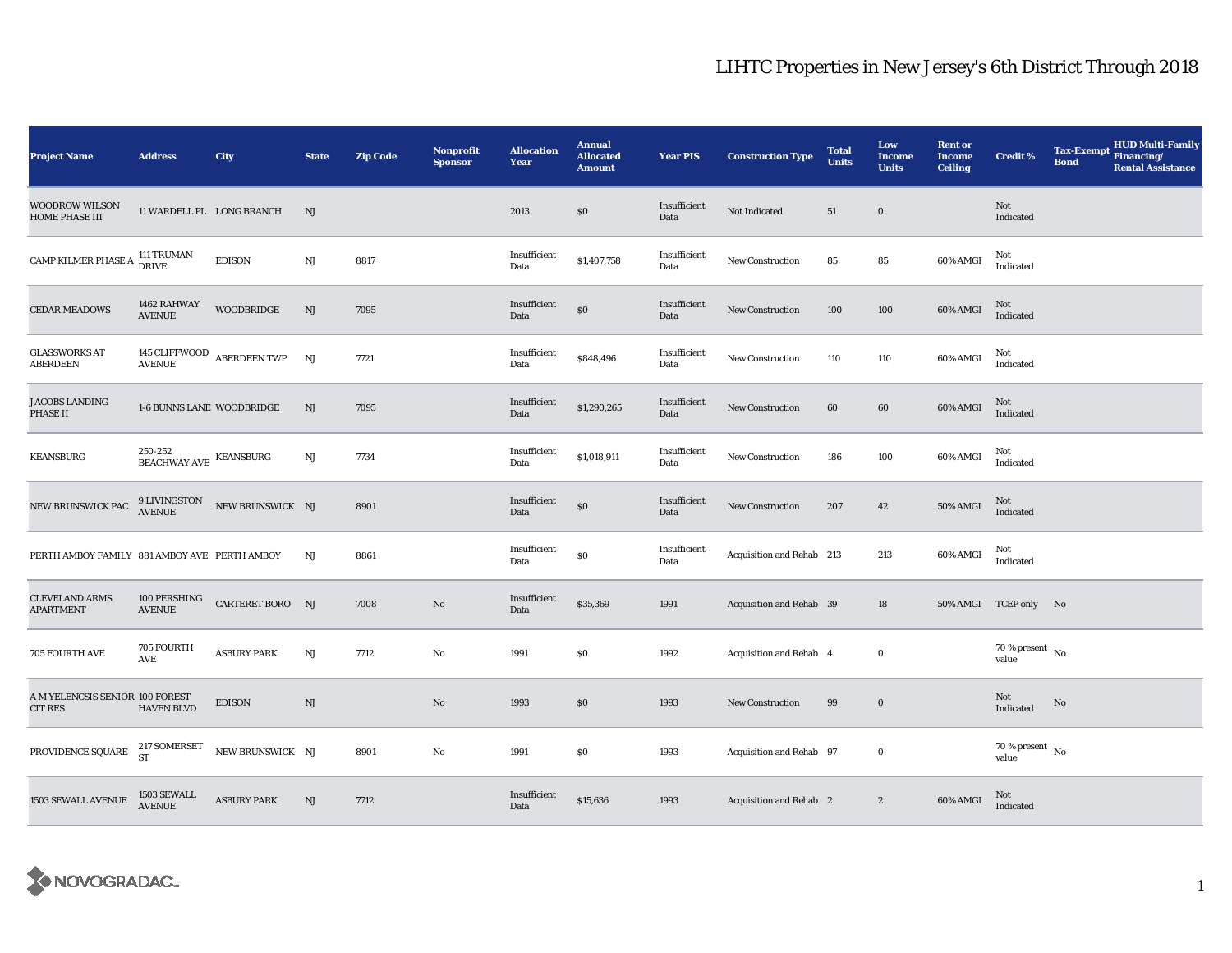| <b>Project Name</b>                                      | <b>Address</b>                                    | City                            | <b>State</b> | <b>Zip Code</b> | <b>Nonprofit</b><br><b>Sponsor</b> | <b>Allocation</b><br>Year | <b>Annual</b><br><b>Allocated</b><br><b>Amount</b> | <b>Year PIS</b> | <b>Construction Type</b>                                                           | <b>Total</b><br><b>Units</b> | Low<br><b>Income</b><br><b>Units</b> | <b>Rent or</b><br><b>Income</b><br><b>Ceiling</b> | <b>Credit %</b>       | <b>HUD Multi-Family</b><br><b>Tax-Exempt</b><br>Financing/<br><b>Bond</b><br><b>Rental Assistance</b> |
|----------------------------------------------------------|---------------------------------------------------|---------------------------------|--------------|-----------------|------------------------------------|---------------------------|----------------------------------------------------|-----------------|------------------------------------------------------------------------------------|------------------------------|--------------------------------------|---------------------------------------------------|-----------------------|-------------------------------------------------------------------------------------------------------|
| A.M. YELENCSIS<br><b>SENIOR CITIZENS</b><br>RESIDENCE    | 100 FOREST<br><b>HAVEN</b><br><b>BOULEVARD</b>    | <b>EDISON</b>                   | NJ           | 8817            |                                    | Insufficient<br>Data      | \$368,396                                          | 1993            | <b>New Construction</b>                                                            | 99                           | 99                                   | 60% AMGI                                          | Not<br>Indicated      |                                                                                                       |
| <b>MATTISON ARMS</b>                                     | 1019 MATTISON ASBURY PARK<br>$\operatorname{AVE}$ |                                 | $\rm{NJ}$    | 7712            | $\mathbf{No}$                      | 1994                      | \$0                                                | 1994            | Acquisition and Rehab 5                                                            |                              | $5\phantom{.0}$                      |                                                   | Not<br>Indicated      | $\rm No$                                                                                              |
| PARKCREST APTS                                           | 602 FIFTH AVE ASBURY PARK                         |                                 | NJ           | 7712            | No                                 | 1994                      | \$0                                                | 1994            | Acquisition and Rehab 11                                                           |                              | 11                                   |                                                   | Not<br>Indicated      | No                                                                                                    |
| <b>LIVINGSTON MANOR</b>                                  | AVE                                               | 116 LIVINGSTON NEW BRUNSWICK NJ |              | 8901            |                                    | Insufficient<br>Data      | \$0                                                | 1995            | Not Indicated                                                                      | 50                           | $\bf{0}$                             |                                                   | Not<br>Indicated      |                                                                                                       |
| <b>CLARA BARTON</b><br>MANOR                             | 1015 AMBOY<br><b>AVENUE</b>                       | <b>EDISON</b>                   | $\rm{NJ}$    | 8837            | No                                 | Insufficient<br>Data      | \$134,543                                          | 1999            | <b>New Construction</b>                                                            | 27                           | 27                                   | 60% AMGI                                          | TCEP only No          |                                                                                                       |
| <b>LORD STIRLING</b><br><b>SENIOR HOUSING</b>            | <b>43 CARMAN</b><br><b>STREET</b>                 | NEW BRUNSWICK NJ<br><b>CITY</b> |              | 8901            | $\rm No$                           | 2004                      | \$742,826                                          | 2006            | Acquisition and Rehab 48                                                           |                              | 48                                   |                                                   | 50% AMGI TCEP only No |                                                                                                       |
| SEAVIEW MANOR #732 2 HOPE LN                             |                                                   | <b>LONG BRANCH</b>              | $_{\rm NJ}$  | 07740-7080      | No                                 | Insufficient<br>Data      | $\$0$                                              | 2006            | Not Indicated                                                                      | 40                           | $\mathbf 0$                          |                                                   | TCEP only No          |                                                                                                       |
| SEAVIEW MANOR -<br><b>PHASE I</b>                        | 73 ELLIS<br><b>AVENUE</b>                         | <b>LONG BRANCH</b>              | NJ           | 7740            |                                    | Insufficient<br>Data      | \$781,809                                          | 2006            | <b>New Construction</b>                                                            | 40                           | 40                                   | 60% AMGI                                          | Not<br>Indicated      |                                                                                                       |
| <b>KING PLAZA</b>                                        | 270 KING ST                                       | PERTH AMBOY                     | NJ           | 8861            | No                                 | 2005                      | \$2,933,805                                        | 2007            | New Construction                                                                   | 249                          | $\bf{0}$                             |                                                   | TCEP only No          |                                                                                                       |
| <b>GRANT COURT - LITC#</b><br>05901                      | $2$ HOPE LN                                       | <b>LONG BRANCH</b>              | NJ           | 07740-7080      | No                                 | Insufficient<br>Data      | $\$0$                                              | 2007            | Not Indicated                                                                      | 70                           | $\bf{0}$                             |                                                   | TCEP only No          |                                                                                                       |
| LITC#681 KING PLAZA 270 KING ST                          |                                                   | PERTH AMBOY                     | $_{\rm NJ}$  | 08861-4475      | No                                 | Insufficient<br>Data      | $\$0$                                              | 2007            | Not Indicated                                                                      | 249                          | $\sim$                               |                                                   | TCEP only No          |                                                                                                       |
| $\rm KINGS\; PLAZA\; APARTME\; \frac{93\;SMITH}{STREET}$ |                                                   | PERTH AMBOY<br><b>CITY</b>      | $\rm{NJ}$    | 8861            |                                    | Insufficient<br>Data      | \$4,922,493                                        | 2007            | Both New Construction 249<br>and $\ensuremath{\mathrm{A}}/\ensuremath{\mathrm{R}}$ |                              | 249                                  | 60% AMGI                                          | Not<br>Indicated      |                                                                                                       |
| PRESIDENTIAL ESTATES 2 HOPE LANE                         |                                                   | <b>LONG BRANCH</b>              | NJ           | 7740            |                                    | Insufficient<br>Data      | \$1,381,708                                        | 2007            | New Construction                                                                   | 70                           | 70                                   | 50% AMGI                                          | Not<br>Indicated      |                                                                                                       |

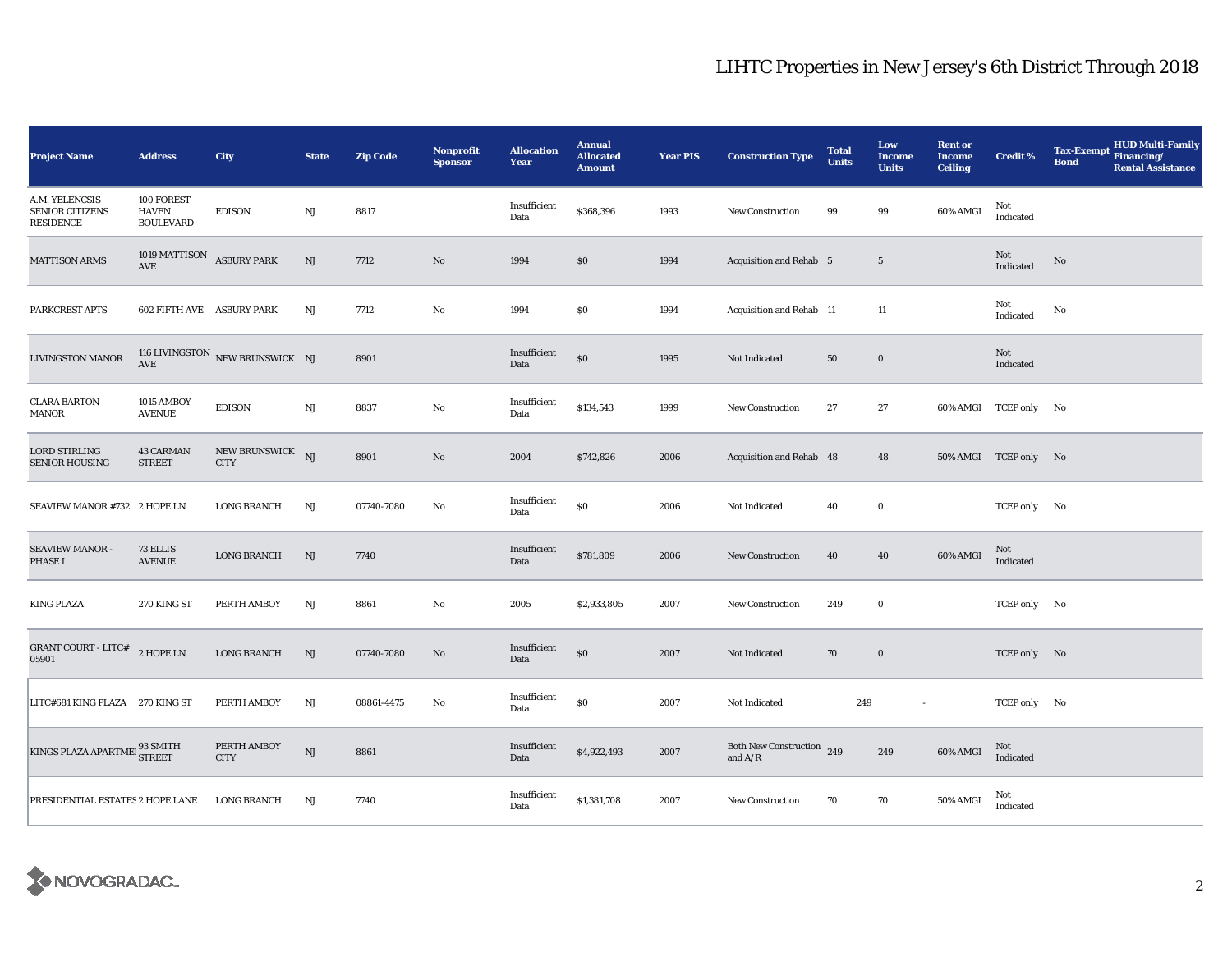| <b>Project Name</b>                                                                                                                 | <b>Address</b>                      | City                             | <b>State</b> | <b>Zip Code</b> | <b>Nonprofit</b><br><b>Sponsor</b> | <b>Allocation</b><br>Year | <b>Annual</b><br><b>Allocated</b><br><b>Amount</b> | <b>Year PIS</b> | <b>Construction Type</b>  | <b>Total</b><br><b>Units</b> | Low<br><b>Income</b><br><b>Units</b> | <b>Rent or</b><br><b>Income</b><br><b>Ceiling</b> | <b>Credit %</b>                              | <b>HUD Multi-Family</b><br><b>Tax-Exempt</b><br>Financing/<br><b>Bond</b><br><b>Rental Assistance</b> |
|-------------------------------------------------------------------------------------------------------------------------------------|-------------------------------------|----------------------------------|--------------|-----------------|------------------------------------|---------------------------|----------------------------------------------------|-----------------|---------------------------|------------------------------|--------------------------------------|---------------------------------------------------|----------------------------------------------|-------------------------------------------------------------------------------------------------------|
| <b>GRANT COURT</b>                                                                                                                  | 2 HOPE LN                           | <b>LONG BRANCH</b>               | NJ           | 7740            | $\mathbf{N}\mathbf{o}$             | 2007                      | \$1,381,708                                        | 2008            | New Construction          | 67                           | $\bf{0}$                             |                                                   | Not<br>Indicated                             | No                                                                                                    |
| <b>EDGEWOOD PARK SENI(400 STATE</b>                                                                                                 |                                     | MIDDLETOWN<br>TWP.               | NJ           | 7748            | $\rm No$                           | Insufficient<br>Data      | \$377,167                                          | 2008            | <b>New Construction</b>   | 72                           | 72                                   |                                                   | 60% AMGI TCEP only No                        |                                                                                                       |
| <b>EDGEWOOD PARK SENICED HIGHWAY 36</b>                                                                                             |                                     | MIDDLETOWN<br>TWP.               | NJ           | 7748            | $\rm No$                           | Insufficient<br>Data      | \$473,889                                          | 2008            | <b>New Construction</b>   | 108                          | 108                                  |                                                   | 60% AMGI TCEP only No                        |                                                                                                       |
| LITC#07907 GARFIELD C $_{\rm{BOX~337}}^{\rm{PO~BOX~337~P~O}}$                                                                       |                                     | <b>LONG BRANCH</b>               | NJ           | 07740-0337      | No                                 | Insufficient<br>Data      | $\$0$                                              | 2008            | Not Indicated             | 67                           | $\bf{0}$                             |                                                   | TCEP only No                                 |                                                                                                       |
| THE HERITAGE AT CLAR 1015 AMBOY                                                                                                     |                                     | <b>EDISON</b>                    | NJ           | 8107            | No                                 | 2001                      | \$584,589                                          | 2001            | Acquisition and Rehab 84  |                              | 17                                   |                                                   | 50% AMGI TCEP only No                        |                                                                                                       |
| HIGHLAND PARK SENIO 223 S SIXTH AVE HIGHLAND PARK NJ                                                                                |                                     |                                  |              | 8904            | No                                 | 2001                      | S <sub>0</sub>                                     | 2001            | New Construction          | $\bf{0}$                     | 56                                   |                                                   | $30$ % present $\rm\thinspace\,Yes$<br>value |                                                                                                       |
| AHEPA HIGHLAND PARI 239 S 6TH AVE HIGHLAND PARK NJ                                                                                  |                                     |                                  |              | 08904-2807      | No                                 | Insufficient<br>Data      | $\$0$                                              | 2001            | New Construction          | 57                           | $\bf{0}$                             |                                                   | TCEP only No                                 |                                                                                                       |
| $\begin{tabular}{ l l } \hline \textbf{AHEPA-HIGHLAND APTS } \textbf{239 SOLUTION BORD PARK} & \textbf{NJ} \\ \hline \end{tabular}$ |                                     |                                  |              | 8904            |                                    | Insufficient<br>Data      | \$211,126                                          | 2001            | New Construction          | 57                           | 57                                   | 50% AMGI                                          | Not<br>Indicated                             |                                                                                                       |
| NEW BRUNSWICK HOMI 234 GEORGE                                                                                                       |                                     | NEW BRUNSWICK NJ<br><b>CITY</b>  |              | 8901            | $\mathbf{N}\mathbf{o}$             | 2000                      | \$1,042,903                                        | 2002            | <b>New Construction</b>   | 68                           | 68                                   | 60% AMGI                                          | Not<br>Indicated                             | No                                                                                                    |
| SOUTH PLAINFIELD SEN 151 MORRIS                                                                                                     |                                     | SOUTH<br>PLAINFIELD BORO $\,$ NJ |              | 7080            | No                                 | 2000                      | \$447,482                                          | 2002            | <b>New Construction</b>   | 100                          | 100                                  | <b>50% AMGI</b>                                   | Not<br>Indicated                             | No                                                                                                    |
| NEW BRUNSWICK APAR' COMMERCIAL                                                                                                      | 33<br><b>AVENUE</b>                 | NEW BRUNSWICK NJ<br><b>CITY</b>  |              | 8901            | $\mathbf{N}\mathbf{o}$             | 2002                      | \$548,540                                          | 2002            | Acquisition and Rehab 206 |                              | 194                                  | 60% AMGI                                          | Not<br>Indicated                             | No                                                                                                    |
| MAPLE TREE MANOR                                                                                                                    | 1255 RAHWAY<br>$\operatorname{AVE}$ | <b>AVENEL</b>                    | $_{\rm NJ}$  | 07001-2191      | No                                 | 2001                      | \$0                                                | 2003            | <b>New Construction</b>   | 88                           | $\bf{0}$                             |                                                   | TCEP only No                                 |                                                                                                       |
| RIVERSIDE URBAN RENI                                                                                                                | 1 RIVERSIDE<br><b>DRIVE</b>         | NEW BRUNSWICK NJ<br><b>CITY</b>  |              | 8901            | Yes                                | 2001                      | \$1,207,850                                        | 2003            | New Construction          | 76                           | 76                                   | 60% AMGI                                          | 70 % present $\,$ No $\,$<br>value           |                                                                                                       |

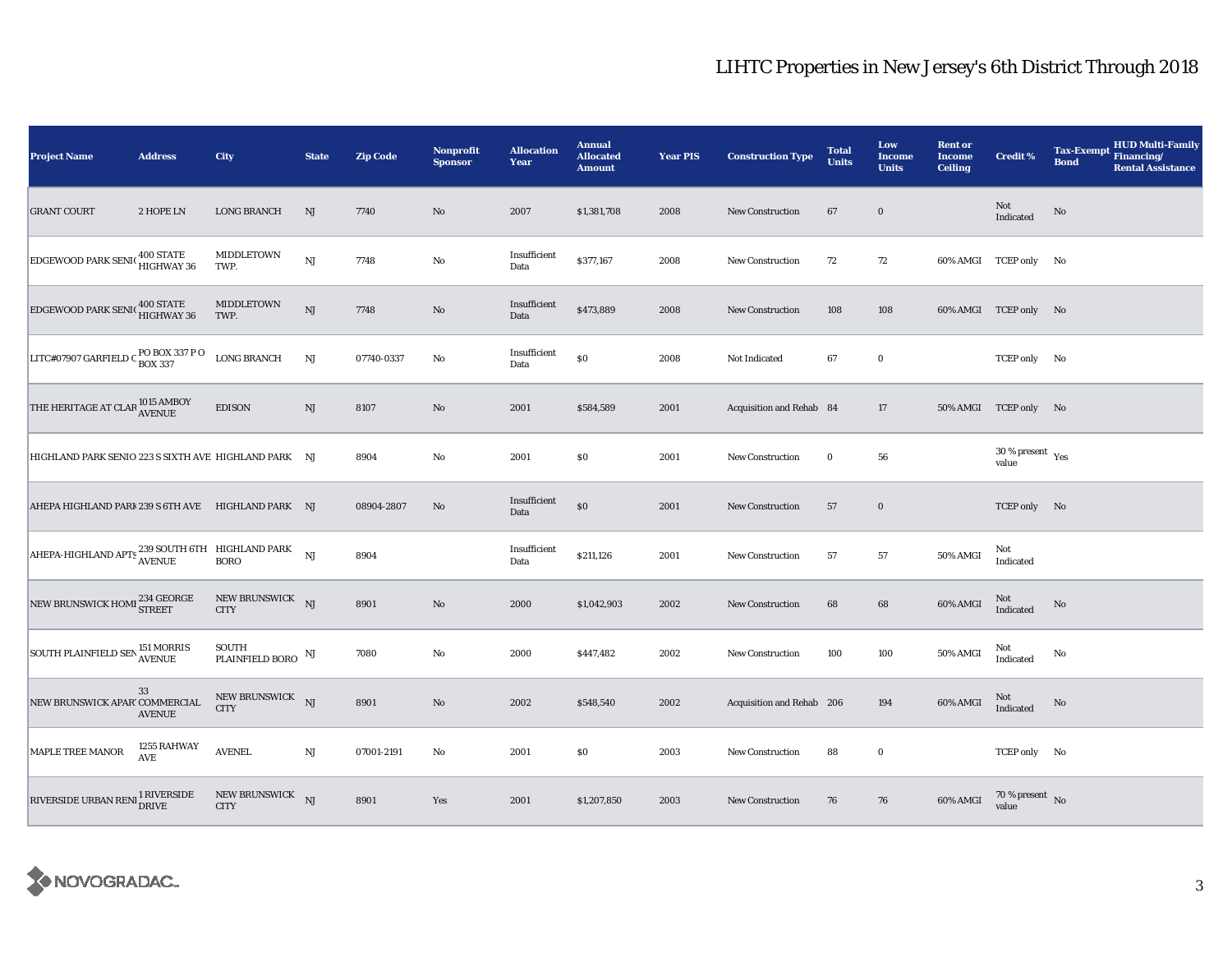| <b>Project Name</b>                                                                                       | <b>Address</b>                      | <b>City</b>                       | <b>State</b> | <b>Zip Code</b> | Nonprofit<br><b>Sponsor</b> | <b>Allocation</b><br>Year | <b>Annual</b><br><b>Allocated</b><br><b>Amount</b> | <b>Year PIS</b> | <b>Construction Type</b>  | <b>Total</b><br><b>Units</b> | Low<br><b>Income</b><br><b>Units</b> | <b>Rent or</b><br><b>Income</b><br><b>Ceiling</b> | <b>Credit %</b>       | <b>HUD Multi-Family</b><br><b>Tax-Exempt</b><br>Financing/<br><b>Bond</b><br><b>Rental Assistance</b> |
|-----------------------------------------------------------------------------------------------------------|-------------------------------------|-----------------------------------|--------------|-----------------|-----------------------------|---------------------------|----------------------------------------------------|-----------------|---------------------------|------------------------------|--------------------------------------|---------------------------------------------------|-----------------------|-------------------------------------------------------------------------------------------------------|
| <b>SKYLINE TOWER</b>                                                                                      | <b>60 PATERSON</b><br><b>STREET</b> | NEW BRUNSWICK NJ<br><b>CITY</b>   |              | 8901            | $\rm No$                    | 2003                      | \$107,985                                          | 2003            | Acquisition and Rehab 70  |                              | 14                                   | 50% AMGI                                          | Not<br>Indicated      | No                                                                                                    |
| RIVERSIDE OF NEW BRU 256 GEORGE ST NEW BRUNSWICK NJ                                                       |                                     |                                   |              | 08901-1327      | No                          | Insufficient<br>Data      | $\$0$                                              | 2003            | <b>New Construction</b>   | 76                           | $\bf{0}$                             |                                                   | TCEP only No          |                                                                                                       |
| MAPLE TREE MANOR (A' 1255 RAHWAY                                                                          |                                     | WOODBRIDGE<br>TWP.                | NJ           | 7001            |                             | Insufficient<br>Data      | \$335,935                                          | 2003            | New Construction          | 88                           | 88                                   | 60% AMGI                                          | Not<br>Indicated      |                                                                                                       |
| COLONIAL GREENWOOL 1030 GROVE                                                                             |                                     | <b>EDISON</b>                     | $\rm{NJ}$    | 8820            | $\rm No$                    | Insufficient<br>Data      | \$435,129                                          | 2004            | Acquisition and Rehab 115 |                              | 91                                   |                                                   | 60% AMGI TCEP only No |                                                                                                       |
| GREENWOOD TOWNHO! 1045 GROVE AVE EDISON                                                                   |                                     |                                   | NJ           | 08820-1591      | No                          | Insufficient<br>Data      | \$0                                                | 2004            | New Construction          | 217                          | $\bf{0}$                             |                                                   | TCEP only No          |                                                                                                       |
| $\begin{array}{lll} \text{GREENWOOD TOWNHO} & \text{1045 GROVE} \\ \text{AVENUE} & \end{array}$           |                                     | <b>EDISON</b>                     | NJ           | 8820            |                             | Insufficient<br>Data      | \$852,627                                          | 2004            | Acquisition and Rehab 217 |                              | 175                                  | 60% AMGI                                          | Not<br>Indicated      |                                                                                                       |
| CHURCH STREET SENIO 43 CHURCH                                                                             |                                     | <b>KEANSBURG</b>                  | $\rm{NJ}$    | 7734            | No                          | Insufficient<br>Data      | \$399,721                                          | 2005            | <b>New Construction</b>   | 33                           | 33                                   | 50% AMGI                                          | Not<br>Indicated      | No                                                                                                    |
| $\begin{array}{ l } \textbf{GARFIELD COURT PHAS}\stackrel{\textbf{115}}{~~\textbf{AVENUE}}\\ \end{array}$ |                                     | <b>LONG BRANCH</b>                | $_{\rm NJ}$  | 7740            |                             | Insufficient<br>Data      | \$1,498,340                                        | 2008            | <b>New Construction</b>   | 67                           | 61                                   | 50% AMGI                                          | Not<br>Indicated      |                                                                                                       |
| HILLCREST MANOR                                                                                           | <b>2097 STATE</b><br>ROUTE 35       | <b>SOUTH AMBOY</b><br><b>CITY</b> | NJ           | 8879            | No                          | Insufficient<br>Data      | \$221,448                                          | 2009            | New Construction          | 62                           | 62                                   | 60% AMGI                                          | Not<br>Indicated      | No                                                                                                    |
| <b>ASBURY TOWERS</b>                                                                                      | 1701 OCEAN AVE ASBURY PARK          |                                   | NJ           | 07712-5646      | $\mathbf{N}\mathbf{o}$      | Insufficient<br>Data      | \$0                                                | 2009            | Acquisition and Rehab 347 |                              | $\bf{0}$                             |                                                   | TCEP only No          |                                                                                                       |
| #733 HILLCREST MANOF $^{2097}_{35}$ HIGHWAY SOUTH AMBOY                                                   |                                     |                                   | <b>NJ</b>    | 08879-1499      | No                          | Insufficient<br>Data      | \$221,448                                          | 2009            | New Construction          | 62                           | $\bf{0}$                             |                                                   | TCEP only No          |                                                                                                       |
| <b>ASBURY TOWER</b>                                                                                       | <b>1701 OCEAN</b><br><b>AVENUE</b>  | <b>ASBURY PARK</b>                | $\rm{NJ}$    | 7712            | $\rm No$                    | Insufficient<br>Data      | \$2,056,667                                        | 2009            | Acquisition and Rehab 347 |                              | 330                                  |                                                   | 60% AMGI TCEP only No |                                                                                                       |
| GARFIELD II HOUSING 2 HOPE LANE                                                                           |                                     | <b>LONG BRANCH</b>                | NJ           | 7740            | No                          | 2010                      | \$2,250,000                                        | 2010            | New Construction          | 61                           | 60                                   |                                                   | 60% AMGI TCEP only No |                                                                                                       |

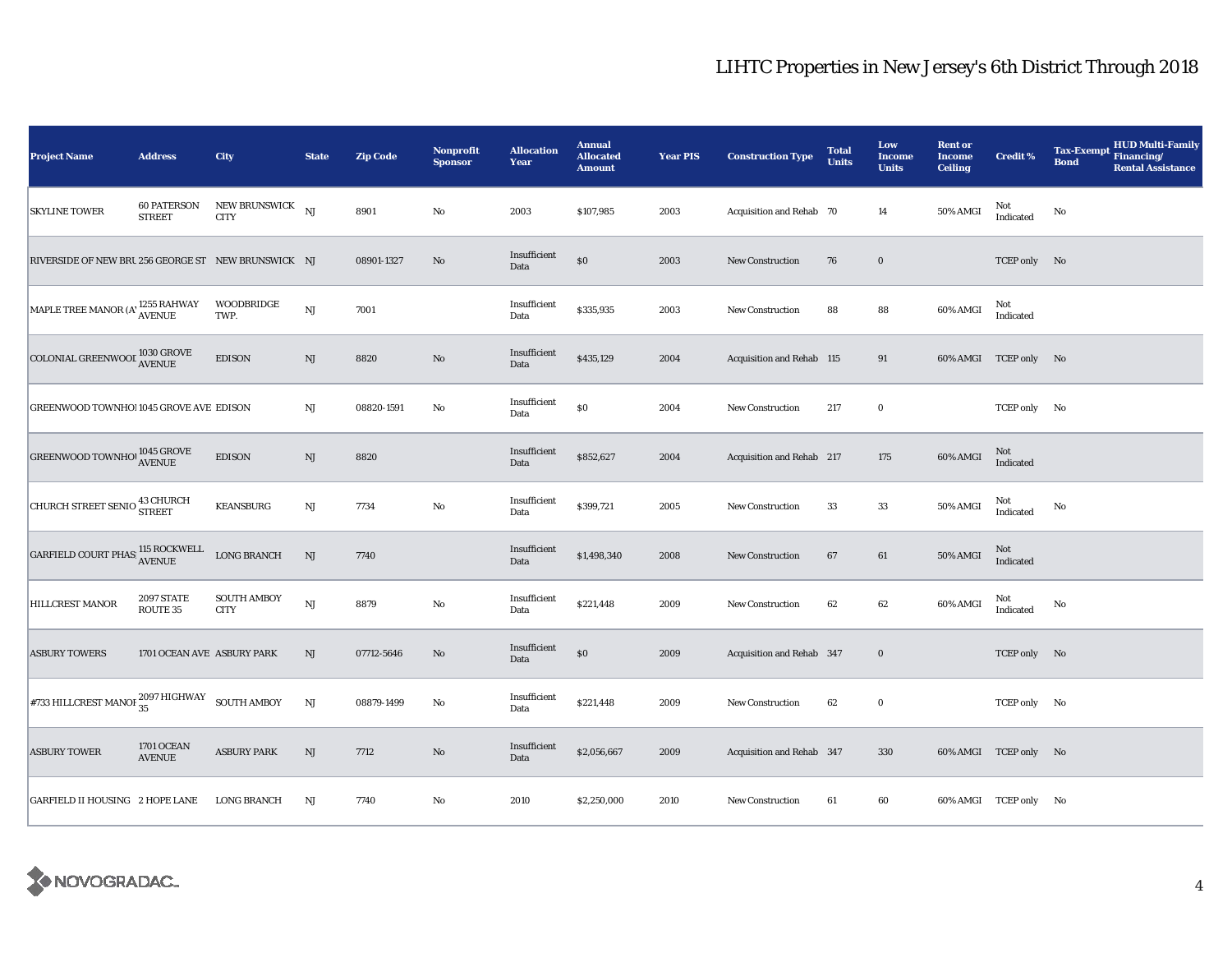| <b>Project Name</b>                                                                  | <b>Address</b>                                      | City                              | <b>State</b> | <b>Zip Code</b> | <b>Nonprofit</b><br><b>Sponsor</b> | <b>Allocation</b><br>Year | <b>Annual</b><br><b>Allocated</b><br><b>Amount</b> | <b>Year PIS</b> | <b>Construction Type</b>  | <b>Total</b><br><b>Units</b> | Low<br>Income<br><b>Units</b> | <b>Rent or</b><br><b>Income</b><br><b>Ceiling</b> | <b>Credit %</b>       | <b>HUD Multi-Family</b><br><b>Tax-Exempt</b><br>Financing/<br><b>Bond</b><br><b>Rental Assistance</b> |
|--------------------------------------------------------------------------------------|-----------------------------------------------------|-----------------------------------|--------------|-----------------|------------------------------------|---------------------------|----------------------------------------------------|-----------------|---------------------------|------------------------------|-------------------------------|---------------------------------------------------|-----------------------|-------------------------------------------------------------------------------------------------------|
| PROVIDENCE SQUARE II 55 HARVEY                                                       |                                                     | NEW BRUNSWICK NJ<br><b>CITY</b>   |              | 8901            | No                                 | 2010                      | \$1,295,501                                        | 2010            | <b>New Construction</b>   | 53                           | 53                            |                                                   | 60% AMGI TCEP only No |                                                                                                       |
| ROBERT NOBLE MANOR <sup>241</sup> GORDON<br>STREET                                   |                                                     | <b>SOUTH AMBOY</b><br><b>CITY</b> | NJ           | 8879            | $\rm No$                           | 2009                      | \$913,965                                          | 2010            | <b>New Construction</b>   | 40                           | 40                            | 50% AMGI                                          | Not<br>Indicated      | No                                                                                                    |
| LITC#0908 ROBERT NOE 241 GORDON ST SOUTH AMBOY                                       |                                                     |                                   | NJ           | 08879-1887      | No                                 | 2009                      | \$913,965                                          | 2010            | <b>New Construction</b>   | 40                           | $\bf{0}$                      |                                                   | TCEP only No          |                                                                                                       |
| LITC#0918 GARFIELD II $\frac{2 \text{ HOPE LANE P}}{O \text{ BOX } 337}$ LONG BRANCH |                                                     |                                   | NJ           | 07740-0337      | No                                 | 2010                      | \$1,797,991                                        | 2010            | New Construction          | 61                           | $\bf{0}$                      |                                                   | TCEP only No          |                                                                                                       |
| PROVIDENCE SQUARE II 55 HARVEY ST NEW BRUNSWICK NJ                                   |                                                     |                                   |              | 08901-3828      | No                                 | Insufficient<br>Data      | $\$0$                                              | 2010            | Not Indicated             | 53                           | $\mathbf 0$                   |                                                   | TCEP only No          |                                                                                                       |
| PROVIDENCE SQUARE II 55 HARVEY ST NEW BRUNSWICK NJ                                   |                                                     |                                   |              | 08901-3828      | $\rm No$                           | 2010                      | \$777,301                                          | 2010            | <b>New Construction</b>   | 53                           | $\bf{0}$                      |                                                   | TCEP only No          |                                                                                                       |
| <b>PARKVIEW SENIOR</b>                                                               | <b>618 NEW</b><br><b>BRUNSWICK</b><br><b>AVENUE</b> | PERTH AMBOY<br><b>CITY</b>        | NJ           | 8861            | No                                 | 2011                      | \$1,750,000                                        | 2011            | <b>New Construction</b>   | 84                           | 84                            |                                                   | 50% AMGI TCEP only No |                                                                                                       |
| PERTH AMBOY SENIOR 881 AMBOY AVE PERTH AMBOY                                         |                                                     |                                   | NJ           | 8861            | No                                 | 2011                      | \$1,749,999                                        | 2011            | Acquisition and Rehab 147 |                              | $\bf{0}$                      |                                                   | 60% AMGI TCEP only No |                                                                                                       |
| SAYREVILLE SENIOR HC WASHINGTON SAYREVILLE BORO NJ                                   | 650<br>ROAD                                         |                                   |              | 8872            | No                                 | 1992                      | \$469,623                                          | 2012            | <b>New Construction</b>   | 100                          | 100                           | 60% AMGI                                          | Not<br>Indicated      | No                                                                                                    |
| <b>SEAVIEW MANOR</b>                                                                 | 224 SEAVIEW<br>AVE                                  | <b>LONG BRANCH</b>                | NJ           | 7740            | $\rm No$                           | 2004                      | \$0\$                                              | 2006            | New Construction          | 40                           | $\bf{0}$                      |                                                   | Not<br>Indicated      | $\mathbf{No}$                                                                                         |
| <b>CENTER HOUSE</b>                                                                  | 806 THIRD<br><b>AVENUE</b>                          | <b>ASBURY PARK</b>                | NJ           | 7712            | No                                 | 2004                      | \$463,858                                          | 2006            | <b>New Construction</b>   | 25                           | 25                            |                                                   | 60% AMGI TCEP only No |                                                                                                       |
| <b>405 RIDGE AVENUE</b>                                                              | 405 RIDGE<br><b>AVENUE</b>                          | <b>ASBURY PARK</b>                | $\rm{NJ}$    | 7712            | No                                 | 1992                      | \$15,606                                           | 2012            | New Construction          | $\boldsymbol{2}$             | $\boldsymbol{2}$              | 60% AMGI                                          | Not<br>Indicated      | No                                                                                                    |
| 1503 1/2 SEWALL AVENU ${\rm _{AVENUE}^{1503\ 1/2}}$ SEWALL ${\rm _{ASBURY}}$ PARK    |                                                     |                                   | NJ           | 7712            | No                                 | 1991                      | \$14,366                                           | 2012            | Acquisition and Rehab 2   |                              | $\boldsymbol{2}$              | 60% AMGI                                          | Not<br>Indicated      | No                                                                                                    |

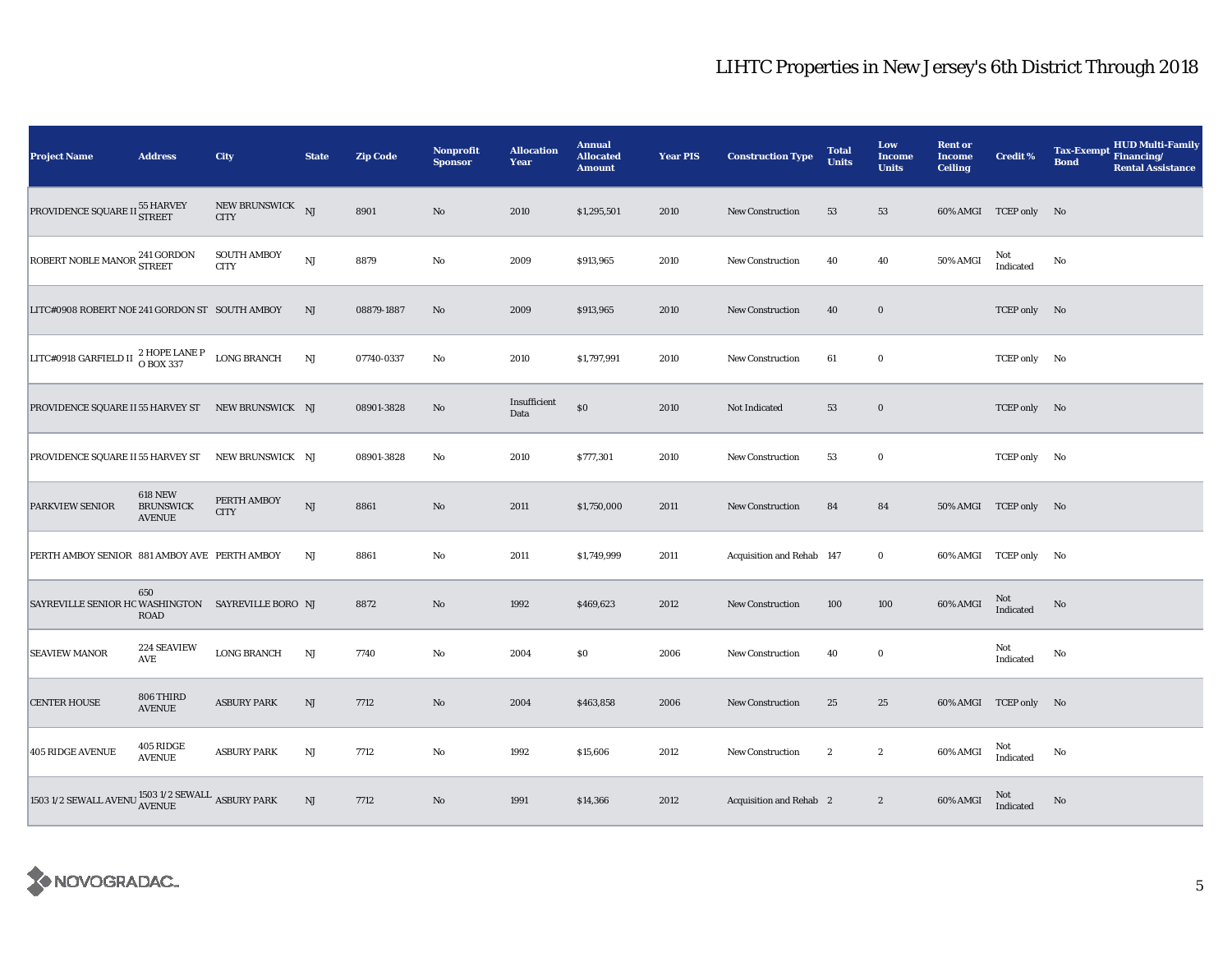| <b>Project Name</b>                                                                                               | <b>Address</b>                                                       | City                | <b>State</b>           | <b>Zip Code</b> | <b>Nonprofit</b><br><b>Sponsor</b> | <b>Allocation</b><br>Year | <b>Annual</b><br><b>Allocated</b><br><b>Amount</b> | <b>Year PIS</b> | <b>Construction Type</b>              | <b>Total</b><br><b>Units</b> | Low<br><b>Income</b><br><b>Units</b> | <b>Rent or</b><br><b>Income</b><br><b>Ceiling</b> | <b>Credit %</b>       | <b>HUD Multi-Family</b><br>Tax-Exempt Financing/<br><b>Bond</b><br><b>Rental Assistance</b> |
|-------------------------------------------------------------------------------------------------------------------|----------------------------------------------------------------------|---------------------|------------------------|-----------------|------------------------------------|---------------------------|----------------------------------------------------|-----------------|---------------------------------------|------------------------------|--------------------------------------|---------------------------------------------------|-----------------------|---------------------------------------------------------------------------------------------|
| <b>SEWALL AVENUE</b>                                                                                              | 1503 1/2 SEWALL $\,$ ASBURY PARK<br>AVE                              |                     | $\mathbf{N}\mathbf{J}$ | 7712            | No                                 | 1991                      | \$0\$                                              | 2012            | <b>New Construction</b>               | $\boldsymbol{2}$             | $\bf{0}$                             |                                                   | Not<br>Indicated      | No                                                                                          |
| 1503 1/2 SEWALL AVENU $\frac{\text{1503 1/2} }{\text{AVE}}$ ASBURY PARK                                           |                                                                      |                     | $\rm{NJ}$              | 07712-6335      | No                                 | 2013                      | \$0                                                | 2012            | <b>New Construction</b>               | $\boldsymbol{2}$             | $\mathbf 0$                          |                                                   | TCEP only No          |                                                                                             |
| 1503 SEWALL AVENUE #: $1503$ SEWALL                                                                               |                                                                      | <b>ASBURY PARK</b>  | $\rm{NJ}$              | 07712-6335      | No                                 | 2013                      | $\$0$                                              | 2012            | New Construction                      | $\boldsymbol{2}$             | $\bf{0}$                             |                                                   | TCEP only No          |                                                                                             |
| 405 RIDGE AVENUE #331 405 RIDGE AVE ASBURY PARK                                                                   |                                                                      |                     | NJ                     | 07712-6331      | No                                 | 2013                      | \$0                                                | 2012            | <b>New Construction</b>               | $\boldsymbol{2}$             | $\bf{0}$                             |                                                   | TCEP only No          |                                                                                             |
| A.M. YELENCSIS SENIOR 100 FOREST<br>HAVEN BLVD.                                                                   |                                                                      | <b>EDISON</b>       | $\mathbf{N}\mathbf{J}$ | 8817            | No                                 | 2013                      | \$0                                                | 2012            | <b>New Construction</b>               | 99                           | $\bf{0}$                             |                                                   | TCEP only No          |                                                                                             |
| NEW BRUNSWICK HOMI BUILDERS 256                                                                                   | <b>U/U INE</b><br><b>COMMUNITY</b><br><b>GEORGE</b><br><b>CTDEET</b> | NEW BRUNSWICK NJ    |                        | 8901            | $\mathbf{N}\mathbf{o}$             | 2013                      | \$0                                                | 2012            | New Construction                      | 68                           | $\mathbf 0$                          |                                                   | TCEP only No          |                                                                                             |
| SAYREVILLE SENIOR HC WASHINGTON SAYREVILLE                                                                        | 650<br>RD                                                            |                     | $_{\rm NJ}$            | 08872-3001      | No                                 | 2013                      | \$0                                                | 2012            | New Construction                      | 100                          | $\bf{0}$                             |                                                   | TCEP only No          |                                                                                             |
| SOUTH PLAINFIELD SEN 151 MORRIS AVE                                                                               |                                                                      | SOUTH<br>PLAINFIELD | $\mathbf{N}\mathbf{J}$ | 07080-4731      | $\mathbf{N}\mathbf{o}$             | 2013                      | \$0                                                | 2012            | New Construction                      | 100                          | $\mathbf 0$                          |                                                   | TCEP only No          |                                                                                             |
| WOODROW WILSON - PH 520 HIGH                                                                                      |                                                                      | <b>LONG BRANCH</b>  | NJ                     | 7740            | Yes                                | 2012                      | \$1,573,650                                        | 2013            | <b>New Construction</b>               | 64                           | 64                                   |                                                   | 60% AMGI TCEP only No |                                                                                             |
| GREGORY SCHOOL GARI 157 7TH AVENUE LONG BRANCH                                                                    |                                                                      |                     | NJ                     | 7740            | No                                 | 2012                      | \$1,400,000                                        | 2013            | Both New Construction 64<br>and $A/R$ |                              | 64                                   | 60% AMGI                                          | Not<br>Indicated      | No                                                                                          |
| GREGORY SCHOOL/GAR 157 7TH AVE                                                                                    |                                                                      | <b>LONG BRANCH</b>  | NJ                     | 07740-7282      | No                                 | 2012                      | \$1,400,000                                        | 2013            | Acquisition and Rehab 64              |                              | $\bf{0}$                             |                                                   | TCEP only No          |                                                                                             |
| ${\large\bf ASBURY}~{\large\bf PARK}~{\large\bf GARDENS}~{\large\bf AVENUE}~~{\large\bf ASBURY}~{\large\bf PARK}$ |                                                                      |                     | $\rm{NJ}$              | 7712            | No                                 | Insufficient<br>Data      | \$720,757                                          | 2013            | Acquisition and Rehab 170             |                              | 170                                  |                                                   | 60% AMGI TCEP only No |                                                                                             |
| WOODROW WILSON PH <sub>1</sub> 157 GARRETT                                                                        |                                                                      | <b>LONG BRANCH</b>  | NJ                     | 7740            | No                                 | Insufficient<br>Data      | \$0                                                | 2014            | <b>New Construction</b>               | 51                           | $\bf{0}$                             |                                                   | TCEP only No          |                                                                                             |

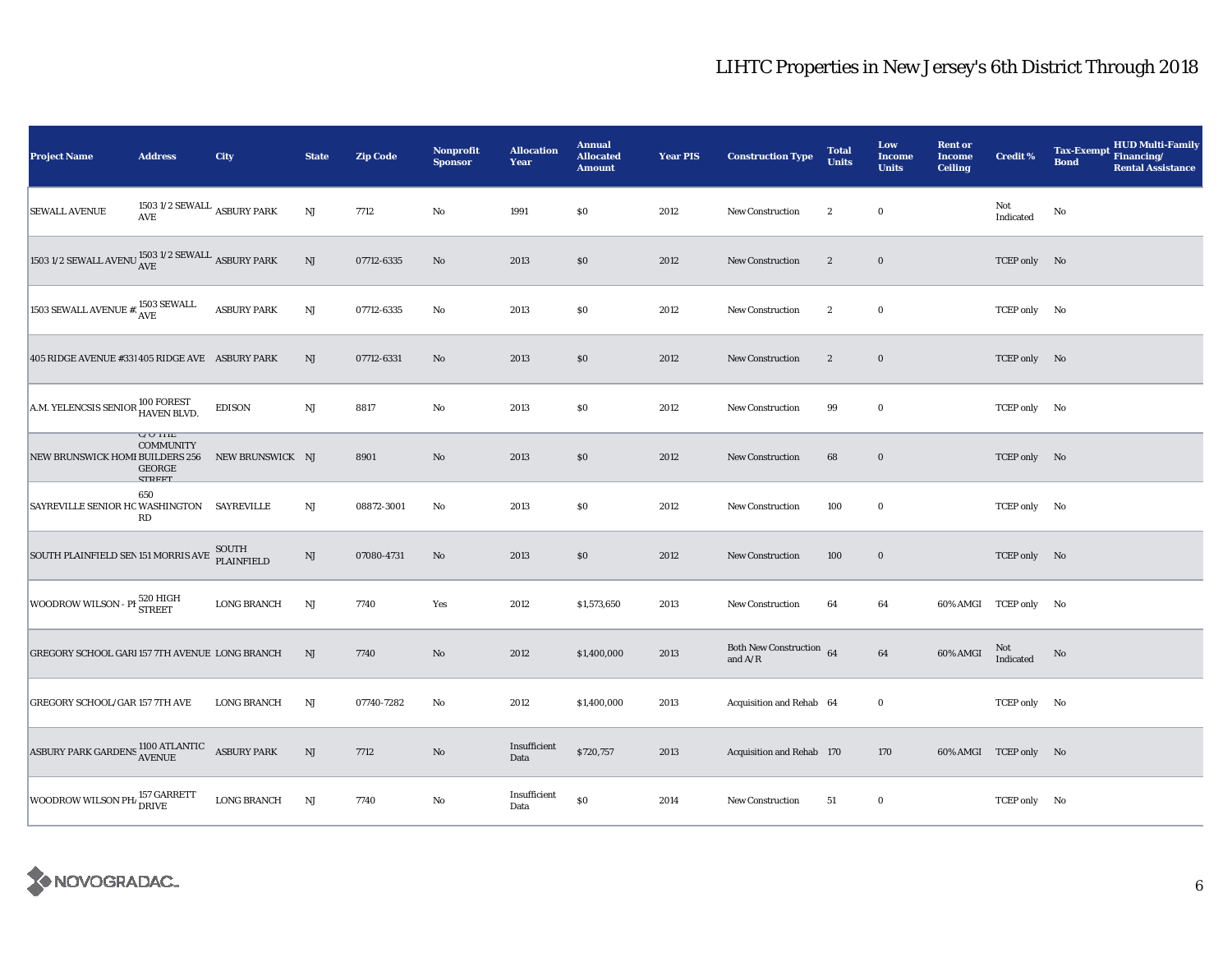| <b>Project Name</b>                                                     | <b>Address</b>                                  | City                      | <b>State</b> | <b>Zip Code</b> | <b>Nonprofit</b><br><b>Sponsor</b> | <b>Allocation</b><br>Year | <b>Annual</b><br><b>Allocated</b><br><b>Amount</b> | <b>Year PIS</b> | <b>Construction Type</b> | <b>Total</b><br><b>Units</b> | Low<br><b>Income</b><br><b>Units</b> | <b>Rent or</b><br><b>Income</b><br><b>Ceiling</b> | Credit %              | <b>HUD Multi-Family</b><br><b>Tax-Exempt</b><br>Financing/<br><b>Bond</b><br><b>Rental Assistance</b> |
|-------------------------------------------------------------------------|-------------------------------------------------|---------------------------|--------------|-----------------|------------------------------------|---------------------------|----------------------------------------------------|-----------------|--------------------------|------------------------------|--------------------------------------|---------------------------------------------------|-----------------------|-------------------------------------------------------------------------------------------------------|
| WOODROW WILSON PH. <sup>11</sup> WARDELL                                |                                                 | <b>LONG BRANCH</b>        | NJ           | 7740            |                                    | Insufficient<br>Data      | \$1,046,598                                        | 2014            | <b>New Construction</b>  | 51                           | 46                                   | 60% AMGI                                          | Not<br>Indicated      |                                                                                                       |
| <b>GREGORY SCHOOL AND 157 N. 7TH</b>                                    |                                                 | <b>LONG BRANCH</b>        | NJ           | 7740            | No                                 | 2014                      | \$771,024                                          | 2015            | <b>New Construction</b>  | $^{\rm 52}$                  | $\bf{0}$                             |                                                   | TCEP only No          |                                                                                                       |
| KILMER HOMES II                                                         | 91 TRUMAN<br><b>DRIVE</b>                       | <b>EDISON</b>             | NJ           | 8817            | $\mathbf{N}\mathbf{o}$             | 2013                      | \$892,946                                          | 2015            | New Construction         | 59                           | 59                                   |                                                   | 60% AMGI TCEP only No |                                                                                                       |
| REINHARD MANOR                                                          | 350 OUTLOOK<br>$\operatorname{\mathbf{AVE}}$    | <b>COLONIA</b>            | NJ           | 7067            | No                                 | 2013                      | \$865,000                                          | 2015            | <b>New Construction</b>  | 62                           | 62                                   |                                                   | 60% AMGI TCEP only No |                                                                                                       |
| <b>KILMER HOMES I</b>                                                   | 117 TRUMAN<br><b>DRIVE</b>                      | <b>EDISON</b>             | NJ           | 8817            | $\rm No$                           | 2013                      | \$892,946                                          | 2015            | <b>New Construction</b>  | 59                           | 59                                   |                                                   | 60% AMGI TCEP only No |                                                                                                       |
| <b>GREGORY SCHOOL PH II <math>_{\text{AVENUE}}^{157}</math> SEVENTH</b> |                                                 | <b>LONG BRANCH</b>        | $\rm{NJ}$    | 7740            |                                    | Insufficient<br>Data      | \$771,025                                          | 2015            | <b>New Construction</b>  | 52                           | 52                                   | 60% AMGI                                          | Not<br>Indicated      |                                                                                                       |
| THE ASPIRE                                                              | 135 SOMERSET<br><b>STREET</b>                   | NEW BRUNSWICK NJ          |              | 8901            |                                    | Insufficient<br>Data      | \$589,496                                          | 2015            | <b>New Construction</b>  | 238                          | 48                                   | <b>50% AMGI</b>                                   | Not<br>Indicated      |                                                                                                       |
| WOODROW WILSON PH <sub>1</sub> 520 HIGH                                 |                                                 | <b>LONG BRANCH</b>        | NJ           | 7740            | Yes                                | 2013                      | \$1,573,650                                        | 2015            | <b>New Construction</b>  | 56                           | 56                                   |                                                   | 60% AMGI TCEP only No |                                                                                                       |
| <b>DELANEY HOMES</b>                                                    | 601<br>CHAMBERLAND PERTH AMBOY<br>AVE, UNIT 100 |                           | NJ           | 8861            |                                    | 2013                      | \$960,000                                          | 2016            | New Construction         | 70                           | 70                                   | 60% AMGI                                          | Not<br>Indicated      |                                                                                                       |
| <b>BAYSHORE VILLAGE</b>                                                 | 100 SHOAL<br>HARBOR COURT TWP.                  | MIDDLETOWN                | NJ           | 7758            |                                    | Insufficient<br>Data      | \$794,877                                          | 2017            | <b>New Construction</b>  | 109                          | 109                                  | 60% AMGI                                          | Not<br>Indicated      |                                                                                                       |
| DALINA MANOR                                                            | 113 JAMES<br><b>STREET</b>                      | <b>WOODBRIDGE</b><br>TWP. | NJ           | 8861            |                                    | Insufficient<br>Data      | \$775,000                                          | 2017            | <b>New Construction</b>  | 57                           | 57                                   | 60% AMGI                                          | Not<br>Indicated      |                                                                                                       |
| ROOSEVELT HOSPITAL                                                      | 1 ROOSEVELT<br>DRIVE                            | <b>EDISON</b>             | NJ           | 8837            |                                    | Insufficient<br>Data      | \$1,400,000                                        | 2017            | <b>New Construction</b>  | 85                           | 85                                   | 60% AMGI                                          | Not<br>Indicated      |                                                                                                       |
| <b>FORT MONMOUTH</b>                                                    | 1-51 GOSSELIN<br><b>AVENUE</b>                  | <b>OCEANPORT</b>          | NJ           | 7703            |                                    | Insufficient<br>Data      | $\$0$                                              | 2018            | Acquisition and Rehab 24 |                              | 24                                   | 60% AMGI                                          | Not<br>Indicated      |                                                                                                       |